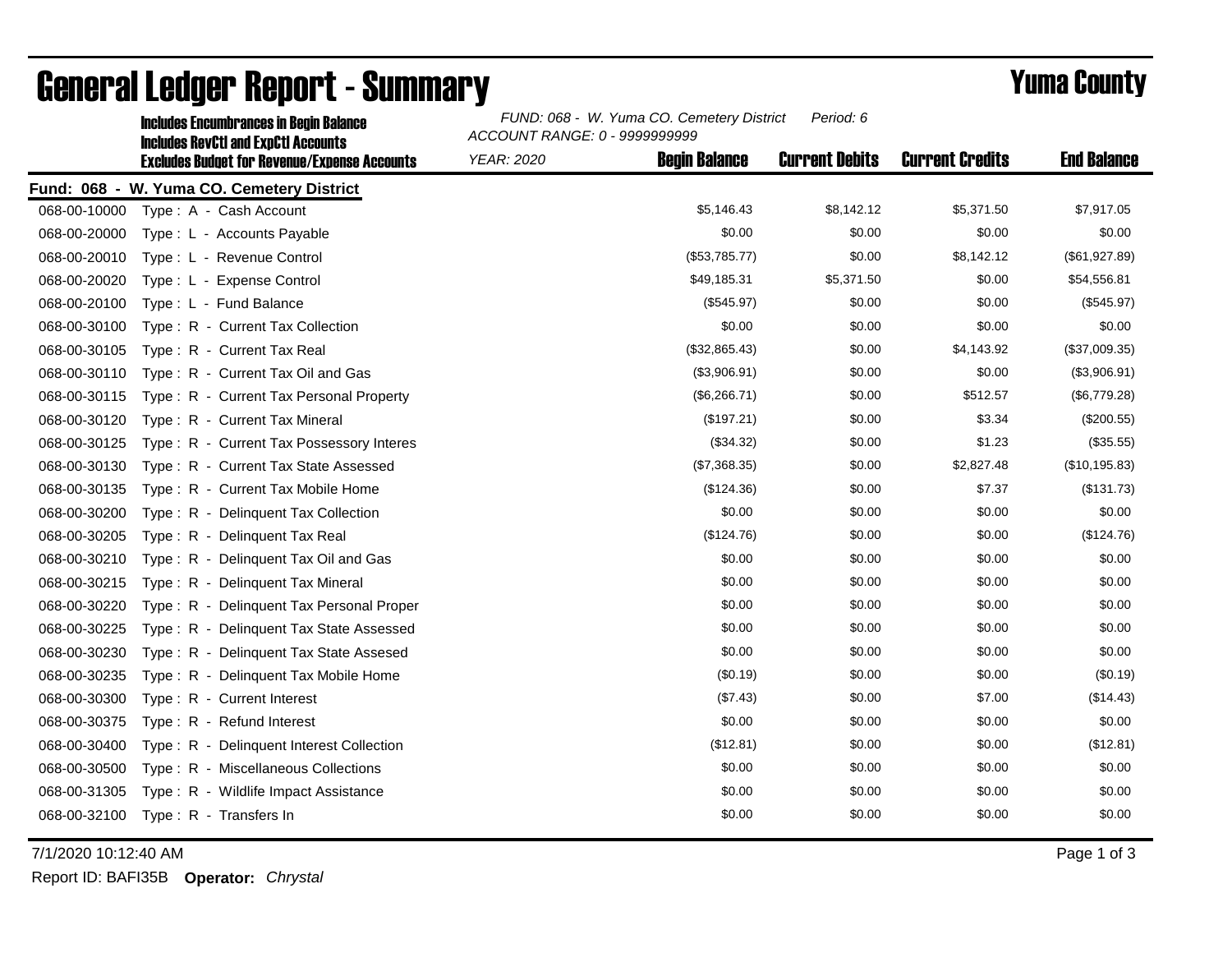|              | <b>Includes Encumbrances in Begin Balance</b><br><b>Includes RevCtI and ExpCtI Accounts</b> |                                                     | FUND: 068 - W. Yuma CO. Cemetery District<br>Period: 6<br>ACCOUNT RANGE: 0 - 9999999999 |                             |                      |                       |                                  |                    |
|--------------|---------------------------------------------------------------------------------------------|-----------------------------------------------------|-----------------------------------------------------------------------------------------|-----------------------------|----------------------|-----------------------|----------------------------------|--------------------|
|              |                                                                                             | <b>Excludes Budget for Revenue/Expense Accounts</b> | <b>YEAR: 2020</b>                                                                       |                             | <b>Begin Balance</b> | <b>Current Debits</b> | <b>Current Credits</b>           | <b>End Balance</b> |
|              |                                                                                             | Fund: 068 - W. Yuma CO. Cemetery District           |                                                                                         |                             |                      |                       |                                  |                    |
| 068-00-33000 |                                                                                             | Type: R - Auto Tax B Collection                     |                                                                                         |                             | (\$2,142.48)         | \$0.00                | \$383.70                         | (\$2,526.18)       |
| 068-00-33100 |                                                                                             | Type: $R -$ Auto Tax A & F Collection               |                                                                                         |                             | (\$734.81)           | \$0.00                | \$255.51                         | $(\$990.32)$       |
| 068-00-49100 |                                                                                             | Type: X - Treasurer Fees                            |                                                                                         |                             | \$1,527.26           | \$225.07              | \$0.00                           | \$1,752.33         |
| 068-00-49401 |                                                                                             | Type: X - Transfer Out                              |                                                                                         |                             | \$0.00               | \$0.00                | \$0.00                           | \$0.00             |
| 068-00-49500 |                                                                                             | Type: X - Checks Written / ACH Transfer             |                                                                                         |                             | \$47.658.05          | \$5.146.43            | \$0.00                           | \$52,804.48        |
|              |                                                                                             | Fund: 068 - W. Yuma CO. Cemetery District           |                                                                                         | Totals :                    | (\$4,600.46)         | \$18,885.12           | \$21.655.74                      | (\$7,371.08)       |
|              |                                                                                             | <b>Total Fund Revenues:</b>                         | \$8,142.12                                                                              | <b>Total Fund Expenses:</b> |                      | \$5,371.50            | <b>Net Revenue Over Expense:</b> | \$2,770.62         |

## General Ledger Report - Summary **Example 2018** Yuma County